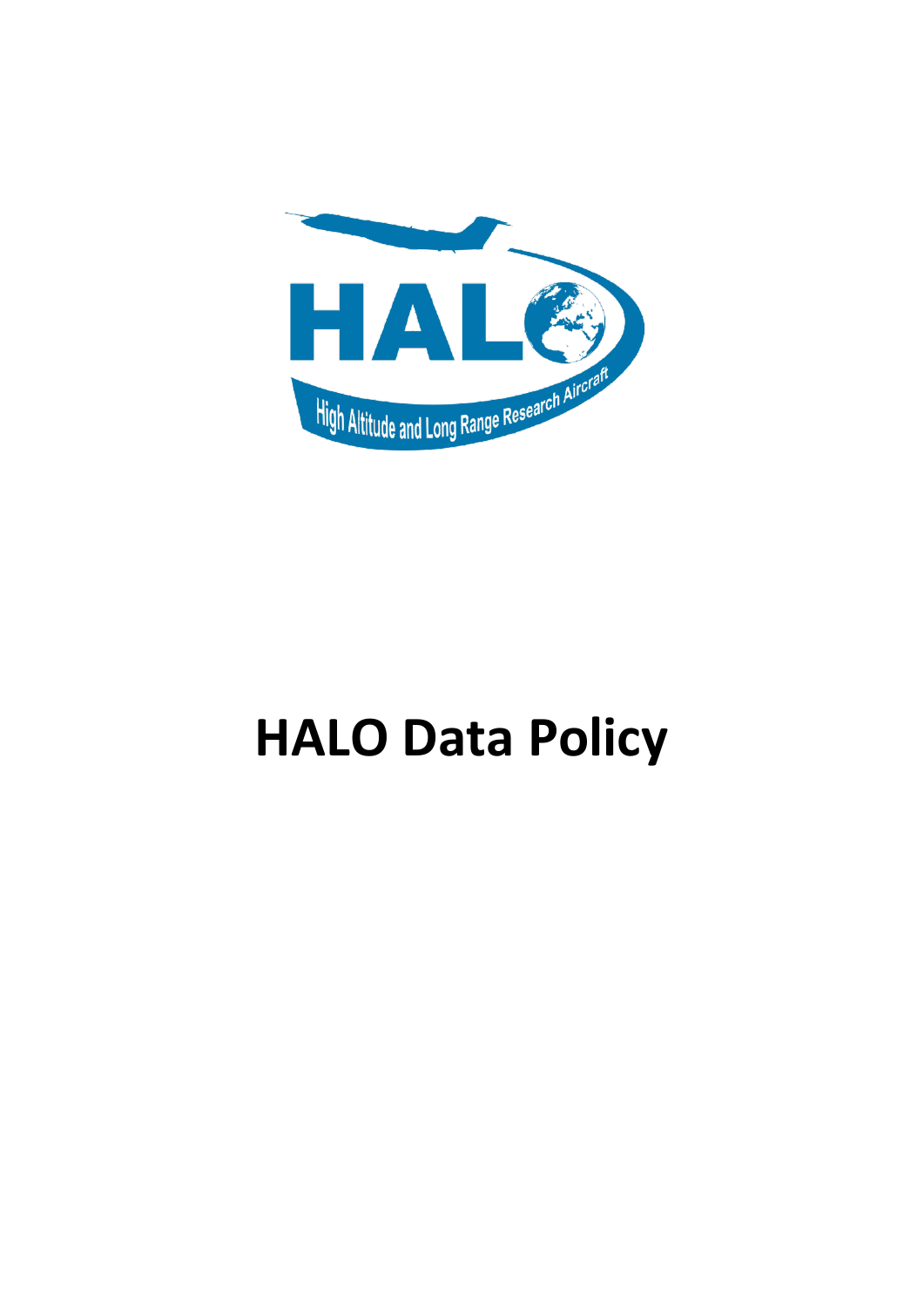# Preamble

The Scientific Steering Committee (Wissenschaftlicher Lenkungsausschuss) and the Board (Kuratorium) of High Altitude and Long Range Research Aircraft (HALO) support an open Data Policy. In order to define the rules of the accessibility and exchange of data collected using HALO the following document has been approved by the Scientific Steering Committee and the Board of HALO. According to §29 Abs. 2 of the HALO-Konsortialrahmenvertrag it is mandatory for all scientific HALO missions.

Mission-specific parameters have to be set in a Data Protocol. For this, the template in Appendix A has to be used. The M-PIs, Contributors and Associated Scientists of each HALO research mission (Mission) have to confirm these Data by subscribing to the Data Protocol.

This Data Policy aims to:

- 1. Ensure the fair use of the Data,
- 2. Encourage the rapid dissemination of the scientific results,
- 3. Uphold the rights of the individual scientists,
- 4. Ensure the visibility and the integrity of the project,
- 5. Treat all involved researchers equitably,
- 6. Encourage an orderly and timely analysis and publication of the Data, and
- 7. Produce a central repository of the data to be released to the public domain.

#### § 1 Definitions

The term *Konsortialpartner* refers to the research institutes and organisations that work together as partners according to the HALO-Konsortialrahmenvertrag and that co-finance the availability of HALO and therefore have privileged access rights, as well as the Universities using HALO via the funding of the DFG.

The term *Person* refers to the individual acting in the relevant role as well as - if applicable - to the Konsortialpartner they are representing.

The term *Data* refers to information that was obtained for scientific use in the context of missions with HALO. Data can be based on observations or simulations and is either Raw Data or Processed Data. *Primary Data* include Raw Data that have been measured directly or, in case of simulations, the Data that drive the model run. *Processed Data* include higher level products, based on primary Data, or results from model runs.

The term *Mission Principal Investigator,* also called *M-PI*, refers to a Person that is the scientific head of the mission. There may be more than one M-PI per mission, in which case the M-PIs shall make all decisions under this Data Policy by unanimous consent and appoint one of them to represent them in the communication with the other Members (M-PI according to § 12 (1) of the HALO Konsortialrahmenvertrag).

The *Data Provider* is the Person in charge of the instrument used to measure the Data, or the Person responsible for the retrieval or for a numerical simulation.

The term *Mission Contributor* refers to a Person that contributes to the Data of the mission.

The term *Associated Scientist* refers to an individual wishing to use the Data but not to participate in the mission. Associated Scientists must provide a short written description of her/his aims to the M-PI to be considered for membership. Membership is granted by the M-PI.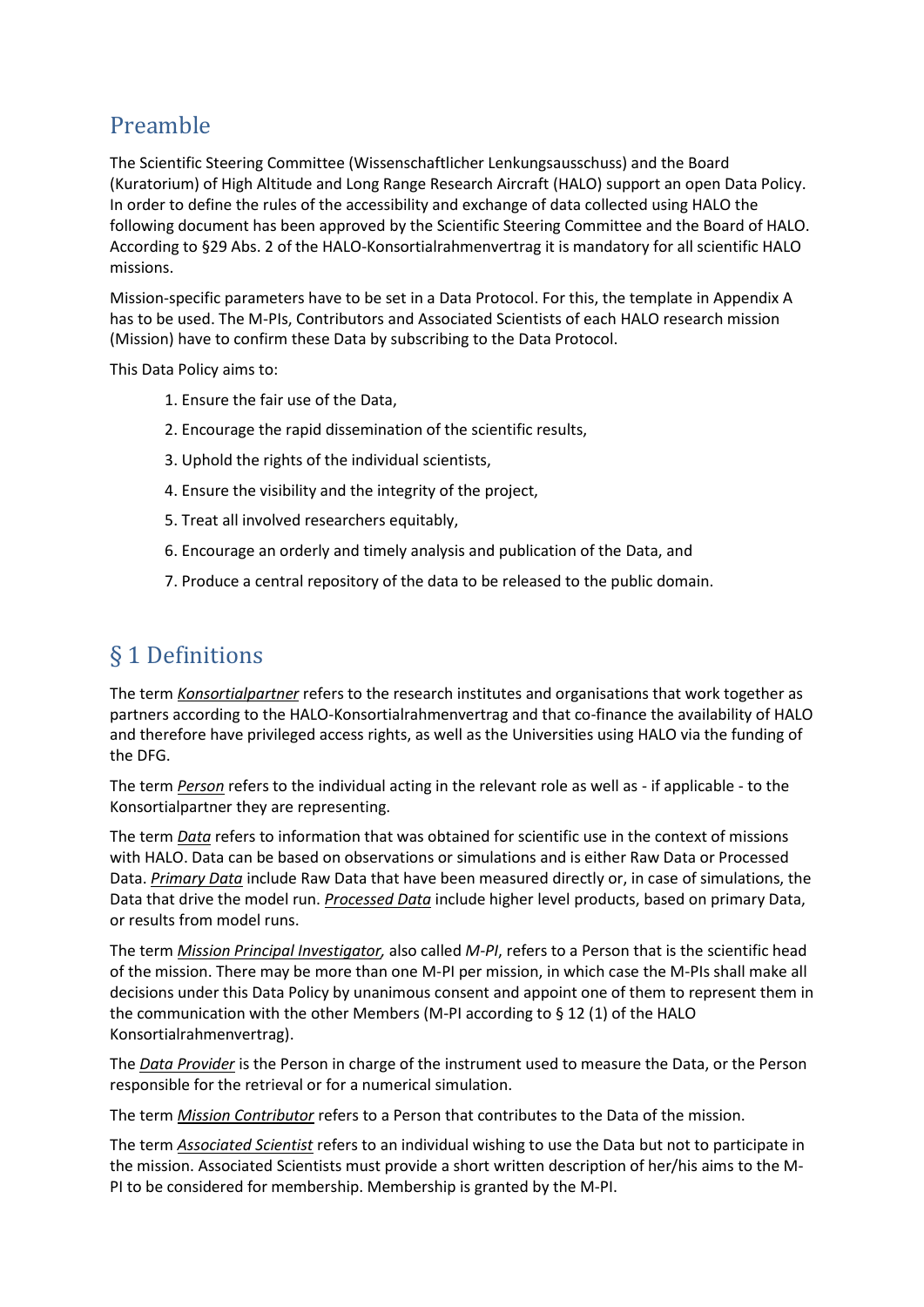A *Member* of a mission is a Person that is a Data Provider, Mission Contributor, Associated Scientist or M-PI. All Members must subscribe to the Data Protocol of the mission based on the template in Appendix A. The membership of the Konsortialpartner derives from the individual employed by or associated with them. The represented Konsortialpartner is to be named in the Data Protocol. Persons who do not subscribe to the Data Protocol cannot participate in and become Members of a mission.

The term *Quicklook* refers to a visualization of preliminary Data that is produced shortly after the respective Data set was created.

## § 2 Data management

(1) Data ownership: Data Providers may or may not legally own the Data they create for a mission. It is the responsibility of each Data Provider to ensure that he/she can act on behalf of the respective Data Owner with regards to the rights and duties imposed by this Data Policy.

It is the responsibility of each Mission Contributor to assume the role of or to get linked to a Data Provider for the Data they contribute in the context of the mission. Contact details of the Data Provider shall be given within each file uploaded to the repository. Otherwise, the Person uploading the Data to the repository is considered to be the Data Provider.

(2) Data repository: The repository for the Data of a mission is the HALO Database, operated by the Institute of Atmospheric Physics of the German Aerospace Center (DLR) (the "*HALO Database*"). Data rejected by the administrators as unsuitable for the HALO Database shall be deposited in another persistent and accessible repository that supports the requirements of this Data Policy. Usage of a repository means delegating the necessary administrative tasks to repository staff.

(3) Citation of Data: Referencing must be persistent and reproducible, as facilitated by digital object identifiers (DOI). The DOI of the HALO Database is https://doi.org/10.17616/R39Q0T. Additional parameters (e.g. dataset number, campaign name, instrument name) may be needed for reproducibility, depending on the subset of Data to be referenced. The access date should always be given. Separate DOIs shall be applied to subsets of the Data.

(4) Data format: The Data must be provided in a form that ensures accessibility without proprietary tools/software. Essential metadata must be provided within each Data file. Acceptable file formats, conventions, essential metadata and standard variable names are determined by the repository and must be adhered to.

(5) Data quality: The analysis of the scientific Data has to be made in accordance with the rules of good scientific practice defined by the Deutsche Forschungsgemeinschaft (DFG). This includes in particular that the analysis procedures have to be transparently documented and the scientific Data and the documentation necessary to understand the Data has to be stored for at least 10 years. A long time preservation of the Data beyond 10 years is encouraged.

# § 3 Provision of Data, licensing and sharing

(1) The Data has to be made publicly available under the license **CC-BY 4.0** (the "*License*") via the Data repository no later than **5 years** after the end of the respective mission. The M-PI can decide for a shorter time period with the unanimous consent of every involved Data Provider. Within this time period, which is called the "Non-Licensed Period", the use of Data is restricted according to the provisions of the subsections below and the Terms of Use, as set out in Appendix B of this Data Policy.

(2) The License has to be accepted before using the Data.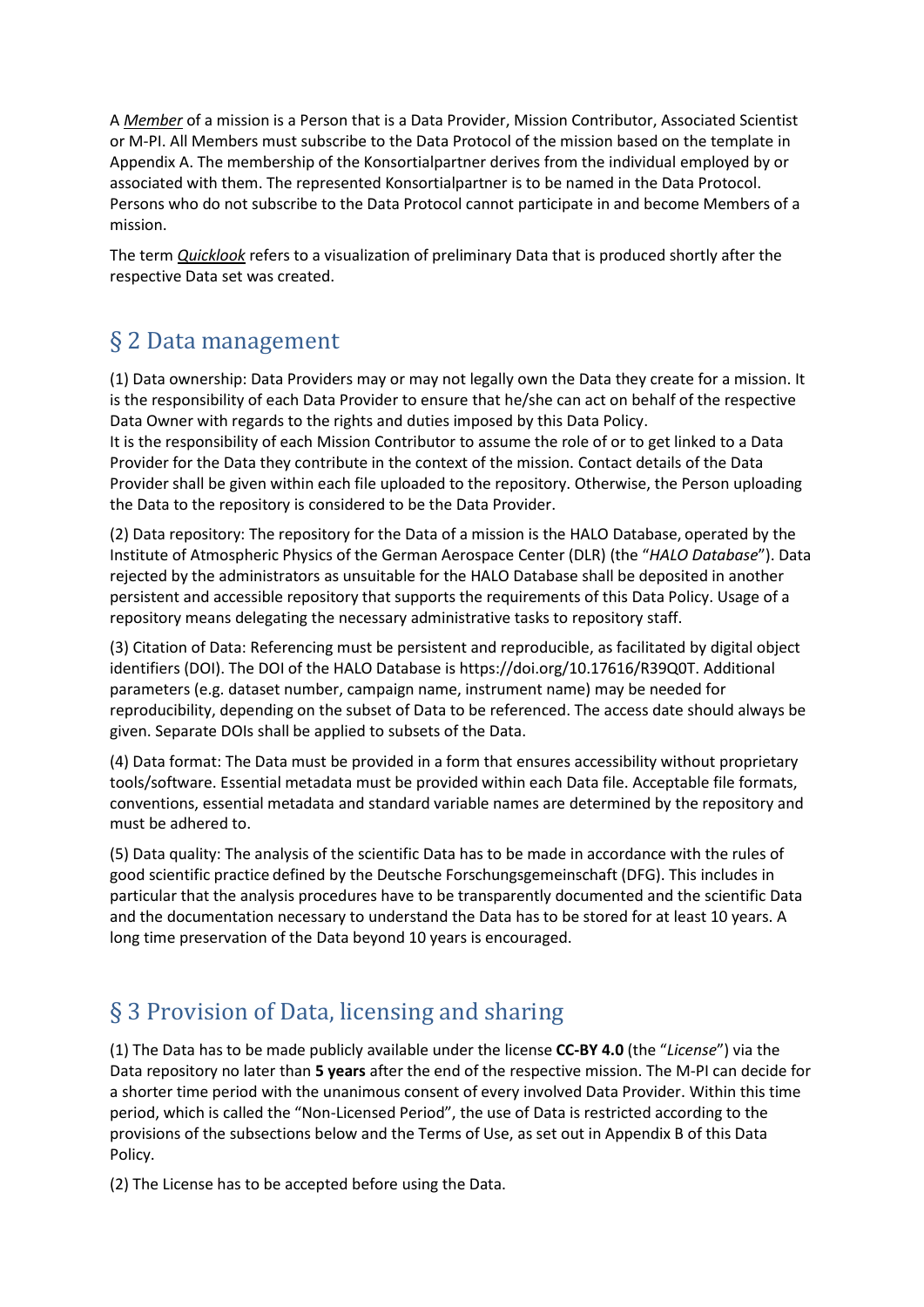(3) Sub-Periods: The Non-Licensed Period is subdivided into up to three sub-periods (each a "Sub-Period"). These start with an Upload Period, followed by a Quality Assurance Period, followed by a Credit Period, which are defined in the following. The maximum durations of these Sub-Periods are defined below and may not be exceeded. The M-PI can decide for shorter lengths of time for the Sub-Periods (the "Time Periods") with the unanimous consent of every involved Data Provider, which is strongly encouraged. Individual Sub-Periods may be skipped by setting the corresponding Time Periods to zero.

(4) Quicklooks: Each Data Provider will provide Quicklooks of their Data to the Members shortly after each flight, unless technical reasons prohibit the creation of timely Data sets.

(5) Upload Period: The Data of each individual scientific instrument along with the corresponding documentation to understand the Data shall be made available to all Members as soon as possible. For the exchange of very first Data, where frequent updates are expected, the usage of alternative platforms than the HALO Database is encouraged. No later than **18 months** after the end of the mission, the Data and the corresponding documentation must be made available to all Members via a repository as defined in §2(2). The Data should contain qualifiers of the status of the analysis (preliminary, final, etc.). Corrections and amendments to preliminary Data must be made available to all Members as soon as possible.

(6) Quality Assurance Period: For a Time Period not exceeding **30 months** after the end of the mission, the Data is only available to Members.

This Sub-Period is for quality assurance and Data Providers may consider their Data as preliminary without further justification within this Sub-Period.

In this Sub-Period the Data is considered Confidential Information according to §27 of the HALO-Konsortialrahmenvertrag. Disclosing of Data from other Data Providers to non-Members is allowed only with the explicit consent of the respective Data Provider. Before disclosing own Data to individuals or organisations who are non-Members, the M-PI has to be informed.

Using of and cross-checks between different Data sets are encouraged. When Data are shared, it should be ensured that research that is related to a measured or modelled Data set should not duplicate already ongoing work by the Data Provider, especially when the topic is central for an ongoing PhD thesis.

(7) Credit Period: The Data must be made publicly available via the HALO Database after the Quality Assurance Period and can be assumed to be ready for scientific interpretation. Use of the Data are bound to the terms of use stated in Appendix B for the Credit Period, which ends not later than 5 years after the end of the mission.

Upon request by the Data Provider, the deadline for making the Data publicly available can be extended by the M-PI. Such exceptions shall only be granted in case there are reasonable doubts about the Data quality. The affected Data must be made publicly available as soon as they are ready for scientific interpretation.

## § 4 Publications/Conference Contributions/Public meetings

(1) The regulations regarding publications, conference contributions and public meetings for the Non-Licensed Period are set in the terms of use in Appendix B.

(2) After the Non-Licensed Period, users of the Data are encouraged to offer co-authorship to relevant Data Providers when appropriate. HALO and the relevant mission must be acknowledged, which is stipulated by the License.

(3) Recent version of Data: The Data Provider must promote the usage of the best available Data of their instruments and models at that time for publications, conference contributions and/or public meetings.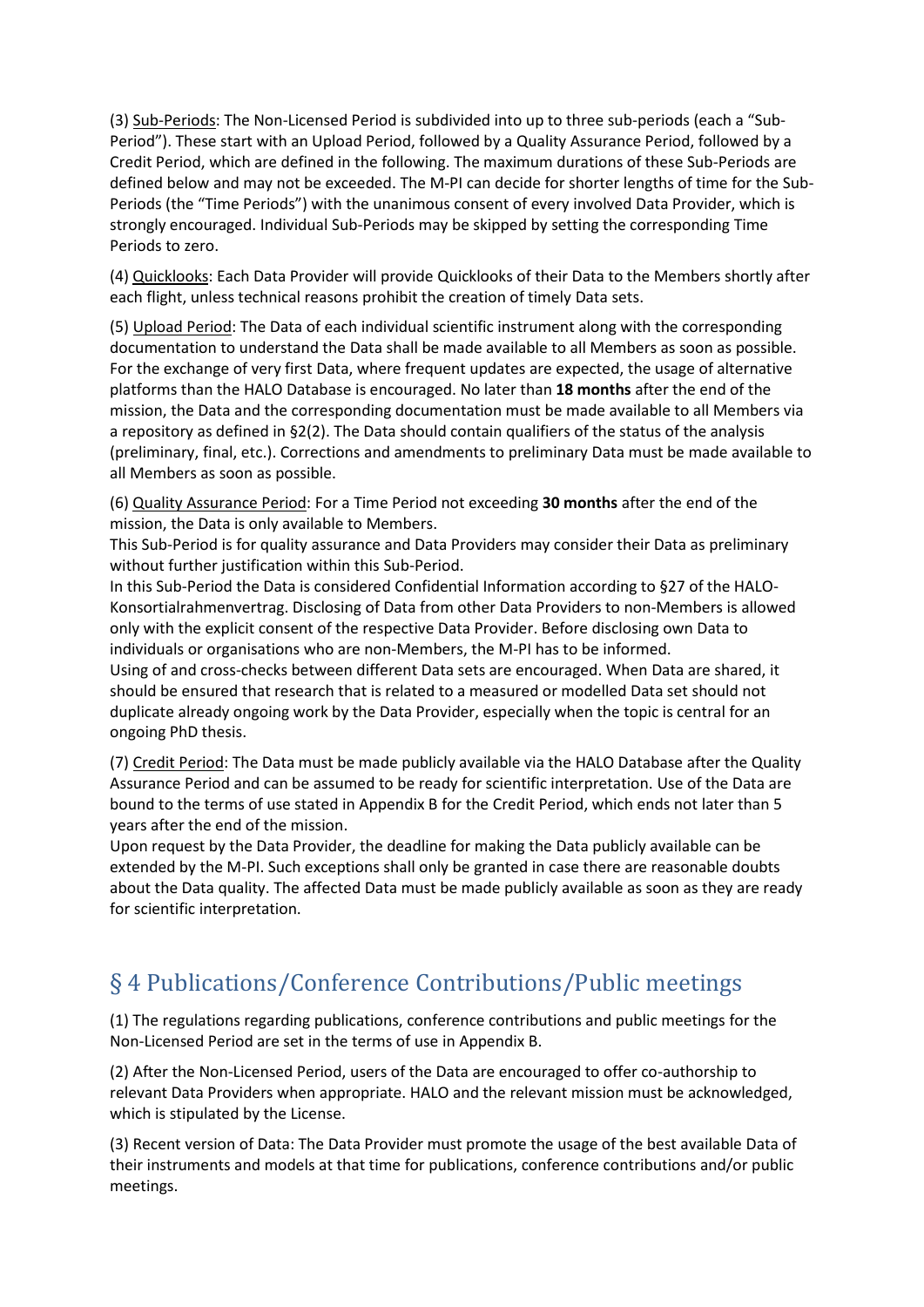# § 5 Press releases

(1) Publications or press releases where the mission itself is the main subject, so called overview articles, must be approved by the M-PI and every Data Provider before submission. In this case the consent of the Scientific Steering Committee according to §10 (6) f) of the HALO-Konsortialrahmenvertrag is considered given.

(2) Press releases relating to Data, created during a mission, must be approved by the corresponding Data Provider(s). This paragraph applies only during the Non-Licensed Period.

## § 6 Avoidance of disputes

(1) Any disputes about the use of the Data, in particular with respect to publications, will be resolved by a committee of scientists. The members of the committee are suggested by the M-PI and have to be accepted by all concerned Data Providers. If no consent can be reached, the members of the committee will be appointed by the WLA.

(2) It is encouraged to hold scientific meetings on a regular basis, where all Mission Contributors and Associated Scientists can present their ongoing work and their plans for future work with the Data of the mission. This shall avoid parallel efforts and wrong interpretations of Data, which are a both potential sources of disputes.

## § 7 Constraints

(1) This Data Policy is made according to §29 Abs. 2 of the HALO-Konsortialrahmenvertrag. In case of there being a conflict of terms and/or interpretation of this Data Policy with the HALO-Konsortialrahmenvertrag, the latter shall prevail.

(2) National and international laws or regulations, as well as commitments to other projects or networks, might constrain the agreements of this Data Policy. In that case the M-PI has to inform all Data Providers about those constraints. The M-PI shall find a mutual solution on a case-by-case basis together with all involved Mission Contributors.

# § 8 Final provisions

This Data Policy takes effect on 01.01.2021.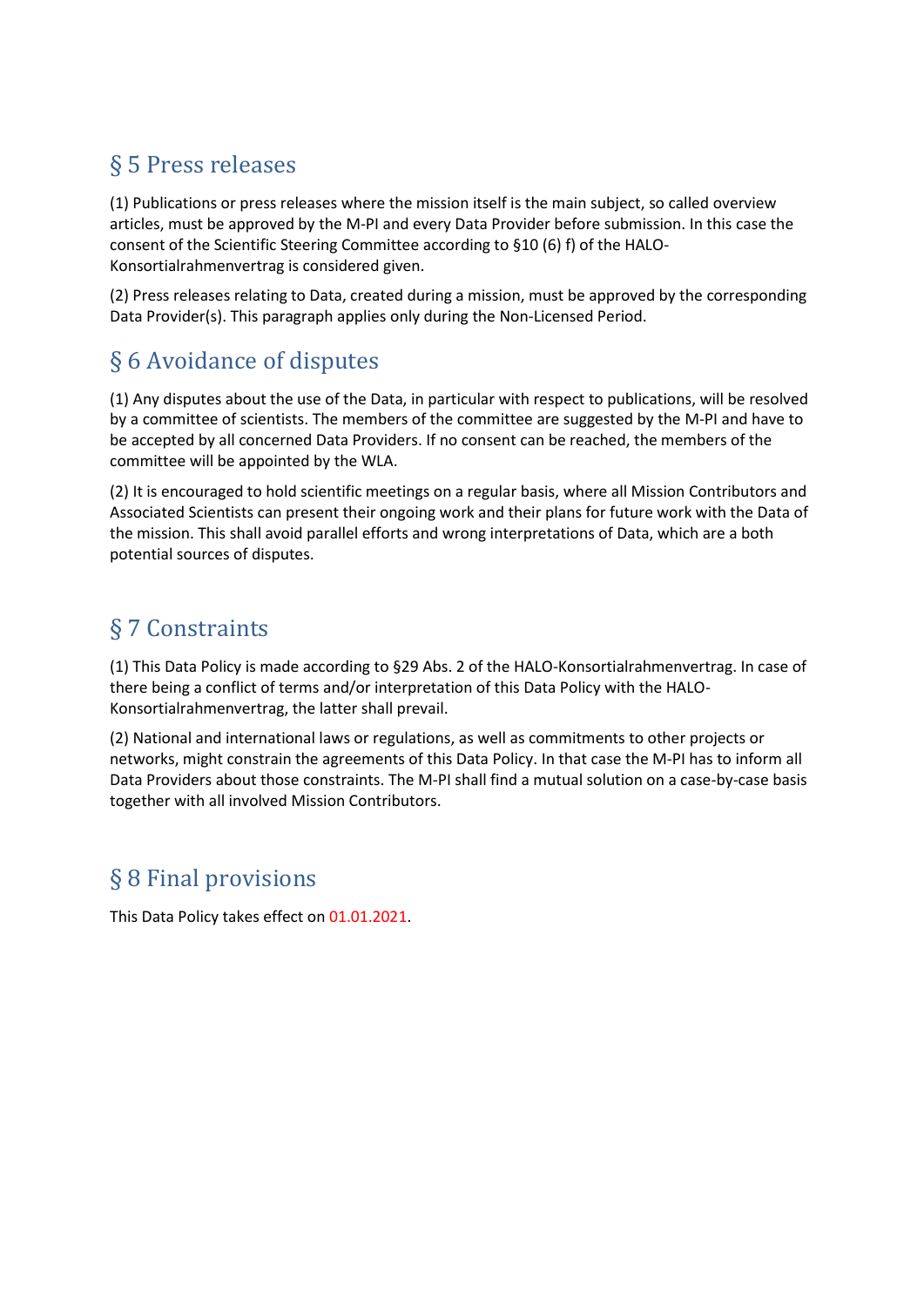# Appendix A

#### Data Protocol for a HALO research mission

The HALO Data Policy as agreed on 01.01.2020 applies to this mission. The mission specific parameters are as follows (recommended Time Periods given in blue font):

- **Name of the mission:** ???
- Mission end date: tt/mm/yyyy
- **Upload Period:** 6 months after the mission end date (maximum time period: 18 months)
- **Quality Assurance Period:** 18 months after the mission end date (maximum 30 months)
- **Credit Period:** 5 years after the mission end date (maximum time period: 5 years)
- **M-PI and affiliation at the time of the mission:**

#### ???

| The undersigned confirms the Data Protocol.     |
|-------------------------------------------------|
|                                                 |
|                                                 |
|                                                 |
| Role: M-PI / Contributor / Associated Scientist |
|                                                 |
|                                                 |
| The M-PI grants the membership of the mission.  |
| Signature of a M-PI of the mission:             |
|                                                 |